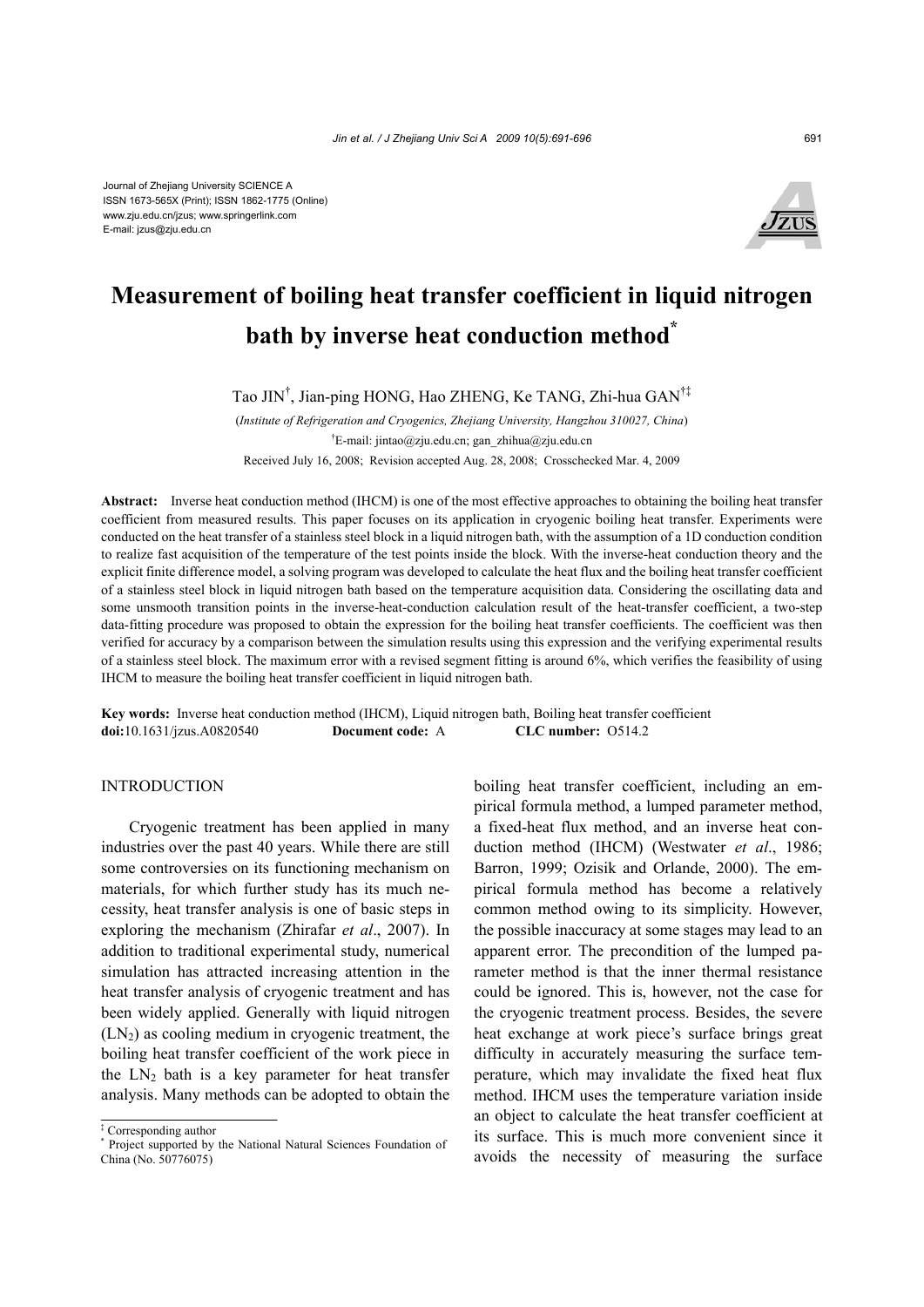temperature and the internal thermal resistance can be included in the analysis (Blackwell, 1981; Beck *et al*., 1985; Gu *et al*., 1998). Many progresses have been achieved in the IHCM (Jackson *et al*., 2005; Azim *et al*., 2006) and the accuracy of its results is also satisfactory. However, the application of this method in cryogenic treatment is not yet widespread.

The use of IHCM in cryogenic treatment is expected to improve the accuracy in calculating the heat transfer coefficient. This will increase the reliability of the heat simulation transfer process and help to explore the functioning mechanism of the cryogenic treatment on material properties. In this paper, an experimental setup for cooling stainless steel in  $LN<sub>2</sub>$ bath is built for rapid temperature measurement, which is then used to calculate the heat flux and the heat transfer coefficient with an IHCM solution program. Fitting expressions obtained from these calculated data, by segment fitting and revised segment fitting, will then be adopted to simulate the whole heat transfer process of a test piece. The results will be compared with practical measurement to verify accuracy.

## EXPERIMENTAL SETUP AND MEASUREMENT PROCESS

The experimental setup, as shown in Fig.1, includes a Dewar (for  $LN_2$ ), a stainless steel block (made of 1Cr18Ni9Ti), a supporting shelf, thermocouples (Cu-constantan), and a LabView based temperature data acquisition (DAQ) system. The stainless steel block has the dimensions of 60 mm $\times$ 60 mm×17.5 mm (length×width×thickness), with three holes (for thermocouples) of 2 mm diameter, as shown in Fig.2. In order to realize an approximation of 1D heat conduction, five faces of the block, except for the tested face, are covered with foam for thermal insulation, and the foam is wrapped tight to avoid the invasion of  $LN<sub>2</sub>$  to the in-between space. Analysis by ANSYS simulation (Hong, 2008) shows that the thermocouples' response time is 0.006~0.026 s. With a sampling rate of 0.1  $s^{-1}$ , they can meet the requirement for measuring the dynamic temperatures.

The stainless steel block and the supporting shelf are cleaned with alcohol and then dried to avoid the inaccuracy in measurement result due to the freezing grease, dirt, or water at the surface. Connecting the thermocouples to the DAQ system through the temperature-treating module, we then initiate the experiments if the LabView based DAQ system runs regularly. The stainless steel block is fixed to the supporting shelf and then emerged into  $LN_2$  bath. We inputted the dynamic temperature and recorded it using the DAQ system. When the temperature tends to be stable at a certain value, the DAQ operation is terminated and the data are output and saved in a file. The block is then taken out from the Dewar and put in air to recover to ambient temperature for next experiment.



**Fig.1 Schematic of temperature measurement setup**  for a stainless steel block in the LN<sub>2</sub> bath



**Fig.2 Geometry of the temperature measuring location. (a) top view; (b) side view (unit: mm)**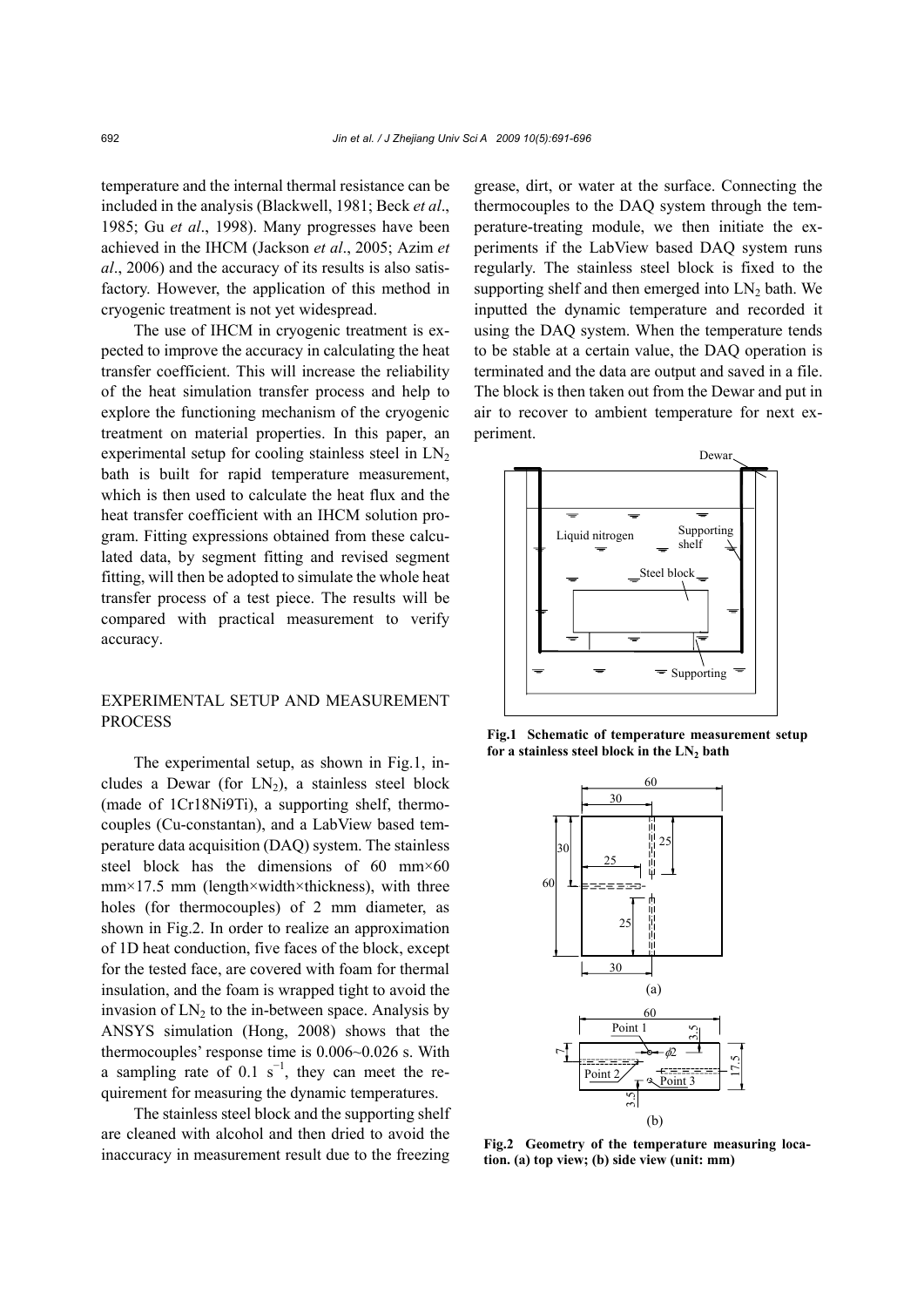### INVERSE HEAT CONDUCTION CALCULATION

The deduction of surface heat flux is based on the sequential function definition method. Using Taylor series and the least square method, the revised expression of surface heat flux under 1D heat conduction is as follows (Beck *et al*., 1985; Gu *et al*., 1998):

$$
q_M = q^* + [Y(x, t_M) - T(x, t_M)] / X(x, t_M), \tag{1}
$$

where  $q_M$  is the revised heat flux,  $q^*$  is the preset assumed heat flux,  $Y(x,t_M)$  is the measured temperature at a certain location,  $T(x,t_M)$  is the calculated temperature with the assumed heat flux  $q^*$ ,  $X(x,t_M)$  is the sensitivity factor and  $t_M$  is time moment.

The actual model to be studied by IHCM is a 1D heat conduction (along thickness direction) stainless steel block, as shown in Fig.2. The temperature and its sensitivity factor are calculated with explicit finite difference model (EFDM). Considering the restriction of EFDM (Morton and Mayers, 2005) and the difficulty in drilling thermocouples' holes, the distance and time steps are set  $\Delta x=3.5$  mm and  $\Delta \tau=0.1$  s, respectively, so that there are six nodes along its thickness, as shown in Fig.3. The measuring locations 1, 2 and 3 correspond to nodes 1, 2 and 4, respectively.

further analysis.

(2) Set initial temperature and sensitivity factor at the nodes with ambient temperature and zero, respectively.

(3) Predict a surface heat flux, which is used to calculate the instantaneous temperature at the surface nodes. Use explicit finite difference method to deduce the temperatures and sensitivity factors at the other nodes.

(4) Revise the surface heat flux with Eq.(1).

(5) Compare the predicted surface heat flux with the revised one. If the difference between them is higher than a preset limit, the adjustment of the surface heat flux is required. Repeat steps  $(3)$   $\sim$   $(5)$  till they tends almost to be equivalent.

(6) With the surface heat flux obtained from step (5), the surface heat transfer coefficient can then be calculated by dividing it by temperature gap, which defined the difference between the surface temperature of the stainless steel block and the temperature of the  $LN_2$  pool. Due to the difficulty in accurately measuring, the surface temperature is calculated, with finite difference method, from the measured temperatures at the locations inside the stainless steel block.

(7) Repeat steps  $(3)$   $\sim$  (6) till the time step length reaches the preset value. Finally, the boiling heat transfer coefficients can be obtained.



**Fig.3 Node locations ilculating model**

Fig.4 presents the procedures of inverse heat conduction calculation, including the following steps.

(1) Introduce the measured temperature (at a certain node) and then set the time step number according to measuring time and time step. Considering that a measuring location nearer to surface may lead to a better accuracy (Beck *et al*., 1985), the measured temperatures at location 1 (also node 1) are chosen for



**Fig.4 Configuration diagram of inverse heat conduction calculation program**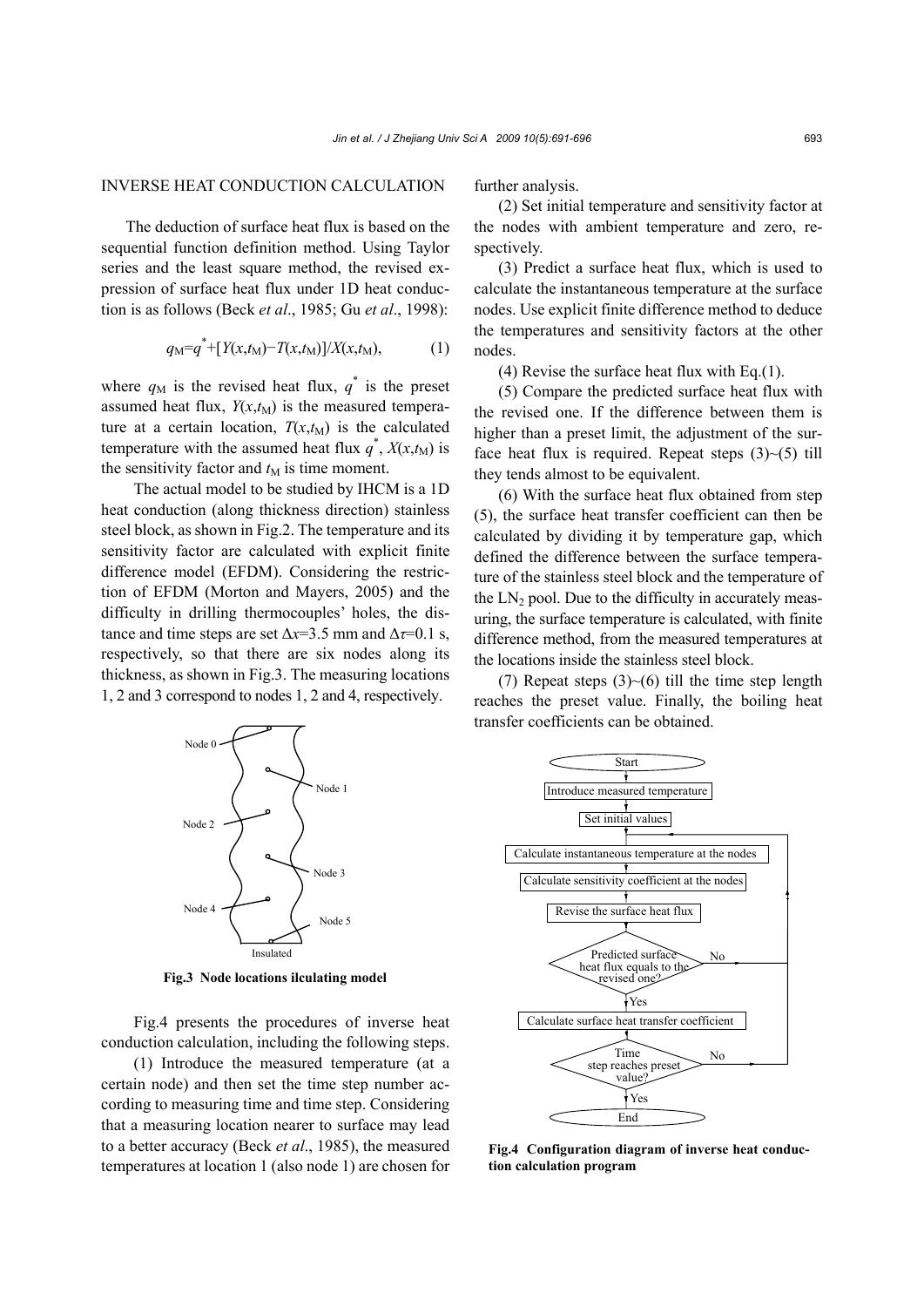# SOLUTION OF BOILING HEAT TRANSFER AND VERIFICATION

The measured temperature at location 1 can be inputted into the IHCM program to calculate the heat flux and boiling heat transfer coefficients, as shown in Figs.5 and 6. From these figures, referring to typical pool boiling curve in (Barron, 1999), four boiling regions can be found (i.e., film boiling, transition boiling, nucleate boiling, and natural convection boiling). In film boiling and natural convection boiling regions, the data points are dense, due to their relatively low heat flux and ensuing slow temperature variation. By contrast, in transition boiling and nucleate boiling regions, the data points are scarce due to the high heat flux and severe temperature drop. Reading from these figures, the critical nucleate boiling heat flux is  $68918$  W/m<sup>2</sup> at a temperature gap of 21.4 K and the minimum film boiling heat flux is 6261 W/m<sup>2</sup> at a temperature gap of 52.7 K.



**Fig.5 Heat flux from IHCM calculation** as follows:



**Fig.6 Heat transfer coefficient from IHCM calculation and Fitting I** 

The heat transfer coefficients calculated from the discrete measured temperatures are discrete and also fluctuating, which is inconvenient to be used in heat transfer process simulation. For use convenience, a mathematical fitting was carried out to obtain expressions based on the calculated heat transfer coefficient data. Considering the apparent difference among different boiling status, a segment fitting method is used to provide segmental expressions in different region (Fitting I). The fitting curve (Fitting I) is shown in Fig.6, with the following expressions:

$$
\begin{cases}\nh = 125 + 0.069 \times \Delta T, & 56.3 \le \Delta T \le 214, \\
h = 12292.13 - 709.32 \times \Delta T + 14.735 \times \Delta T^2 \\
- 0.1061 \times \Delta T^3, & 18.94 \le \Delta T < 56.3, \\
h = 82.74 - 131.22 \times \Delta T + 37.64 \times \Delta T^2 \\
- 1.13 \times \Delta T^3, & 4 \le \Delta T < 18.94, \\
h = 21.945 \times \Delta T, & 0 \le \Delta T < 4,\n\end{cases}
$$

where *h* is the heat transfer coefficient,  $\Delta T$  is the temperature gap between surface and  $LN<sub>2</sub>$ .

On Fitting I, the beginning section of transition boiling stage (just adjacent to film boiling stage) is not as smooth in view of its extension to the rest section. Considering that the measured data at this beginning section may have a relatively big error, so we proposed to omit these data points before the fitting was made. The fitting after omitting partial data is called revised segment fitting, or Fitting II. Fitting II is shown in Fig.7, whose expressions can be written



**Fig.7 Revised segment fiing (Fitting II) of heat transfer coefficient**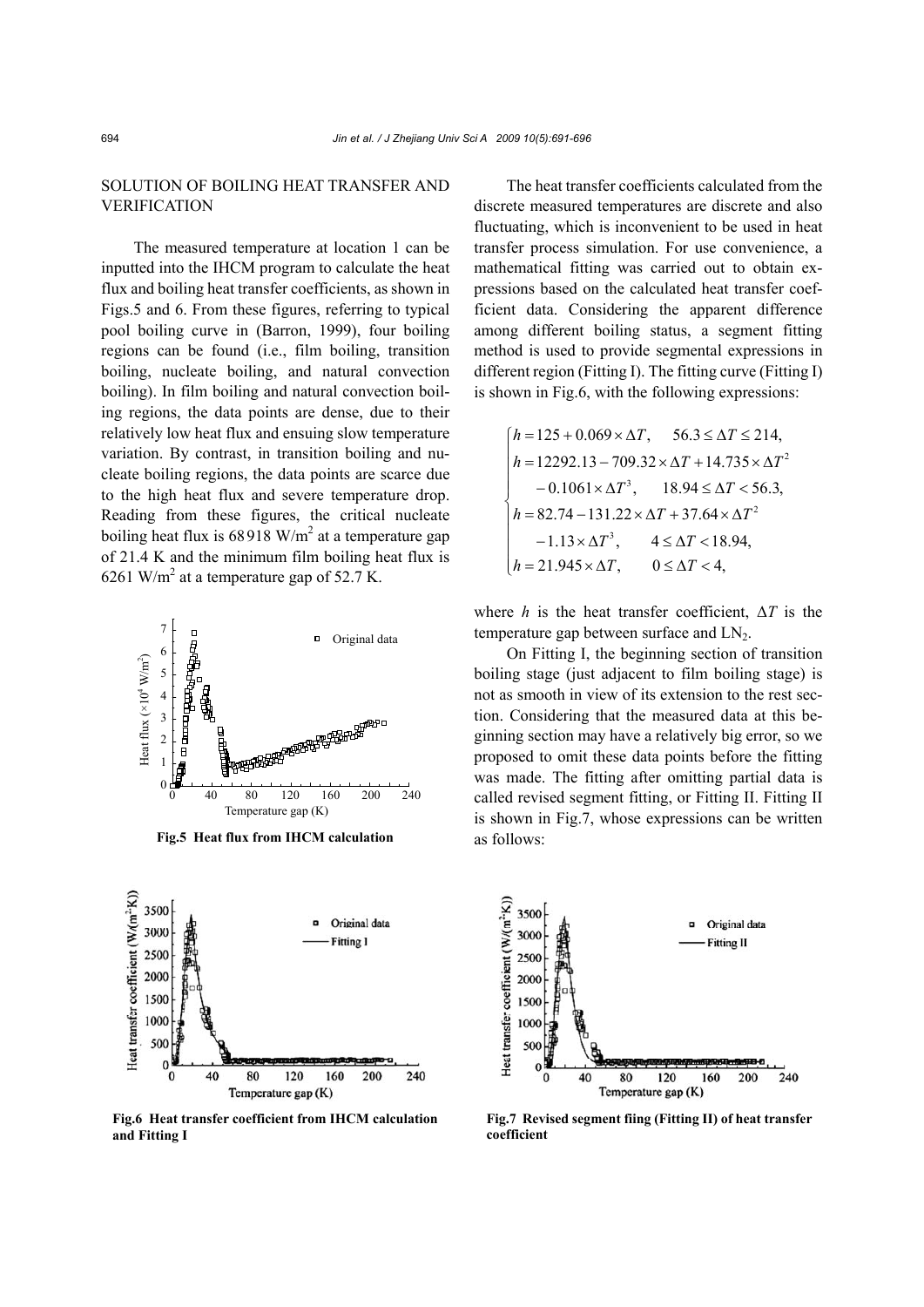$$
\begin{cases}\nh = 125 + 0.069 \times \Delta T, & 52 \le \Delta T \le 214, \\
h = 13087.8 - 723.04 \times \Delta T + 13.48 \times \Delta T^2 \\
- 0.084 \times \Delta T^3, & 19.6 \le \Delta T < 52, \\
h = 82.74 - 131.22 \times \Delta T + 37.64 \times \Delta T^2 \\
- 1.13 \times \Delta T^3, & 4 \le \Delta T < 19.6, \\
h = 21.945 \times \Delta T, & 0 \le \Delta T < 4.\n\end{cases}
$$

The expressions of boiling heat transfer coefficient by the above two different fitting methods were both adopted to simulate the dynamic temperature field of a stainless steel block (for verification), with ANSYS as simulation tool. The simulation results were then compared with the measured results to check their degree of agreement. Figs.8 and 9 present the results comparison and error percentage at location 2, while Figs.10 and 11 are those at location 3.

From Figs.8 and 10, it can be found that simulation with Fitting II expressions have a better agreement with measured results than Fitting I expressions. However, Fitting II expressions are not perfect yet, according to Figs.9 and 11, since a maximal error of about 6% still exists at nucleate boiling and transition boiling stages. Therefore, more efforts should be made to improve the accuracy and stability of temperature measurement and then those of fitting expressions.

# **CONCLUSION**

The measurement, calculation and verification of boiling heat transfer coefficient of a stainless steel block in  $LN<sub>2</sub>$  bath were carried out with an explicit finite difference inverse heat transfer method, which is not yet widely used in the heat transfer analysis of cryogenic treatment process. The main works done in the paper and our conclusions are as follow:





**Fig.8 Agreement of measured results with simulation results with heat transfer coefficient at location 2** 



**Fig.10 Agreement of measured results with simulation results with heat transfer coefficient at location 3** 



**Fig.9 Errors of simulations with Fittings I and II with measured result at location 2** 



**Fig.11 Errors of simulations with Fittings I and II with measured results at location 3**